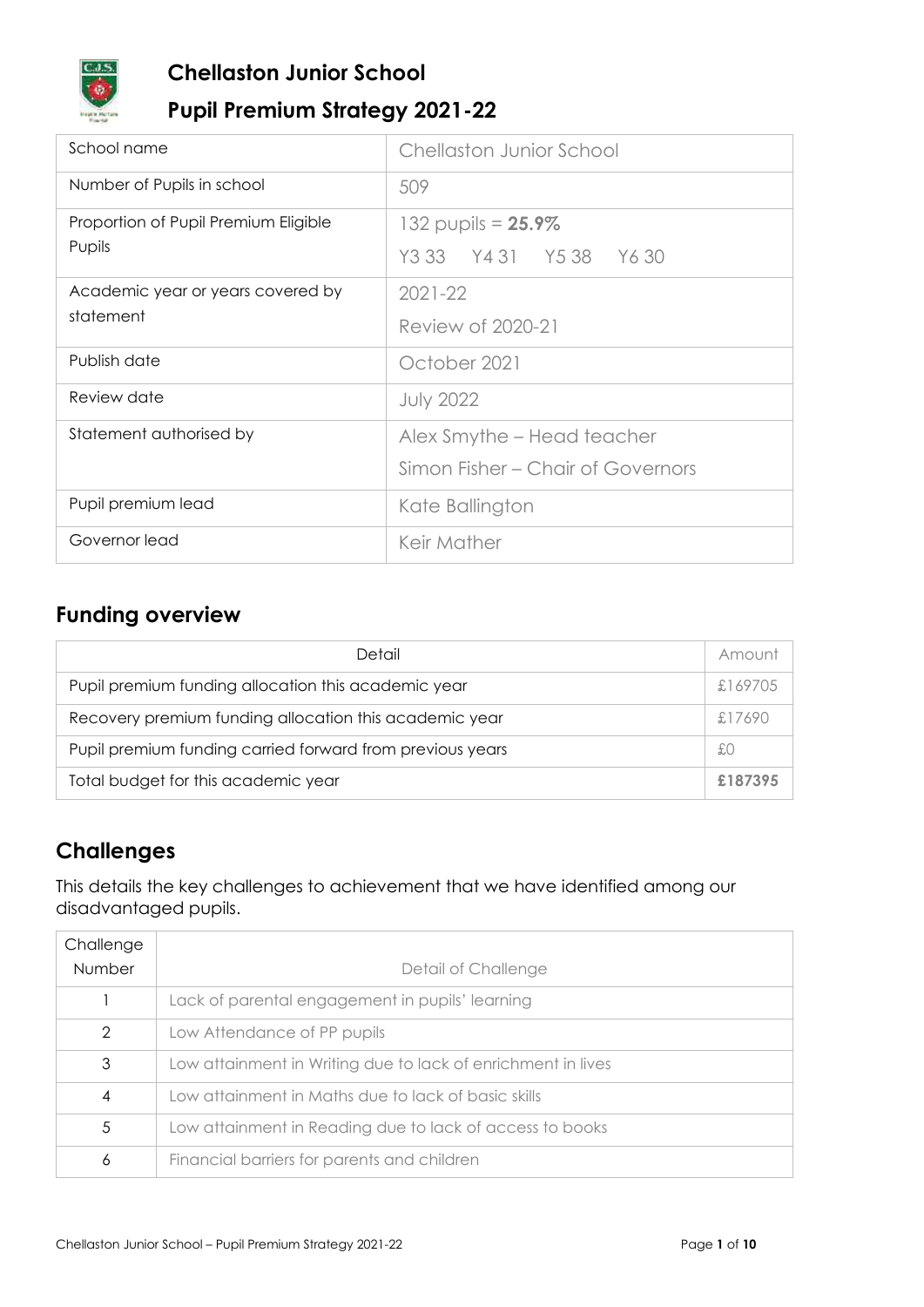## **Intended Outcomes**

This explains the outcomes (for pupil premium pupils) we are aiming for by the end of our current strategy plan, and how we will measure whether they have been achieved.

| Intended Outcome                                                              | Success Criteria (measured in June 2022)                                                                                                                                                                                       |          |          |          |          |  |
|-------------------------------------------------------------------------------|--------------------------------------------------------------------------------------------------------------------------------------------------------------------------------------------------------------------------------|----------|----------|----------|----------|--|
|                                                                               | $1EXS+$                                                                                                                                                                                                                        | Y3 42.9% | Y4 67.7% | Y571.1%  | Y6 66.7% |  |
| Improved attainment<br>in Reading                                             | Accelerated Reader measures - Increase in ZPD scores on<br>$\bullet$<br>average across PP pupils (at least 90% of PP pupils improve<br>their score)<br>Lexia progress measures – at least 80% of pupils will make<br>$\bullet$ |          |          |          |          |  |
|                                                                               | more than expected progress across the school.<br>Reading Standardised Score progress (at least +3 SS pts on<br>$\bullet$<br>average across all PPG pupils over the year)                                                      |          |          |          |          |  |
|                                                                               | $1EXS+$                                                                                                                                                                                                                        | Y3 20%   | Y451.6%  | Y5 53.3% | Y6 60%   |  |
| Improved attainment<br>in Writing                                             | Phonics progress (all children score higher on phonics screen<br>$\bullet$<br>by the end of the year - 75% of the children score at least<br>32)                                                                               |          |          |          |          |  |
| Improved attainment                                                           | $1EXS+$                                                                                                                                                                                                                        | Y342.9%  | Y4 67.7% | Y571.1%  | Y6 66.7% |  |
| in Maths                                                                      | Maths Standardised Score progress (at least +3 SS pts on<br>$\bullet$<br>average across all PPG pupils over the year)                                                                                                          |          |          |          |          |  |
| Improved attendance<br>of PP pupils                                           | From 91.3% 20-21 to at least 93.5% 21-22                                                                                                                                                                                       |          |          |          |          |  |
| To reduce the school's<br>'disadvantaged<br>score' <sup>2</sup> for PP pupils | At least 80% of PP pupils reduce their disadvantage score over the<br>year by at least 1 point                                                                                                                                 |          |          |          |          |  |

<sup>1</sup> EXS+ (the percentage of pupils to achieve at least the expected standards)

<sup>2</sup> Disadvantaged Score (the school's own soft measures for reducing the disadvantage of individual pupils – could be attendance at parents meetings, access to technology, child protection measures etc…)

## Specific strategy aims for Year 6 disadvantaged pupils 2021-2022

|                                                   |                               | <b>Disadvantaged Pupils</b> |                        |
|---------------------------------------------------|-------------------------------|-----------------------------|------------------------|
| Target Measure (for end of academic year in 2022) | Target $\%$ <sup>1</sup> EXS+ | Target % <sup>2</sup> GDS   | <b>Progress target</b> |
| Reading                                           | 76.7                          | 16.7                        |                        |
| Writing                                           | 60.0                          | 5                           |                        |
| Maths                                             | 66.7                          | 20                          |                        |
| Reading, Writing, Maths Combined                  | .56.7                         |                             |                        |

<sup>1</sup> EXS+ (the percentage of pupils to achieve at least the expected standards)

<sup>2</sup> GDS (the percentage of pupils to achieve a 'high score' or greater depth)

The above data is based upon realistic standardized score data from 2020-21 and takes into account the impact of COVID 19 and additional support (as detailed in this plan) that we can provide for Pupil Premium children.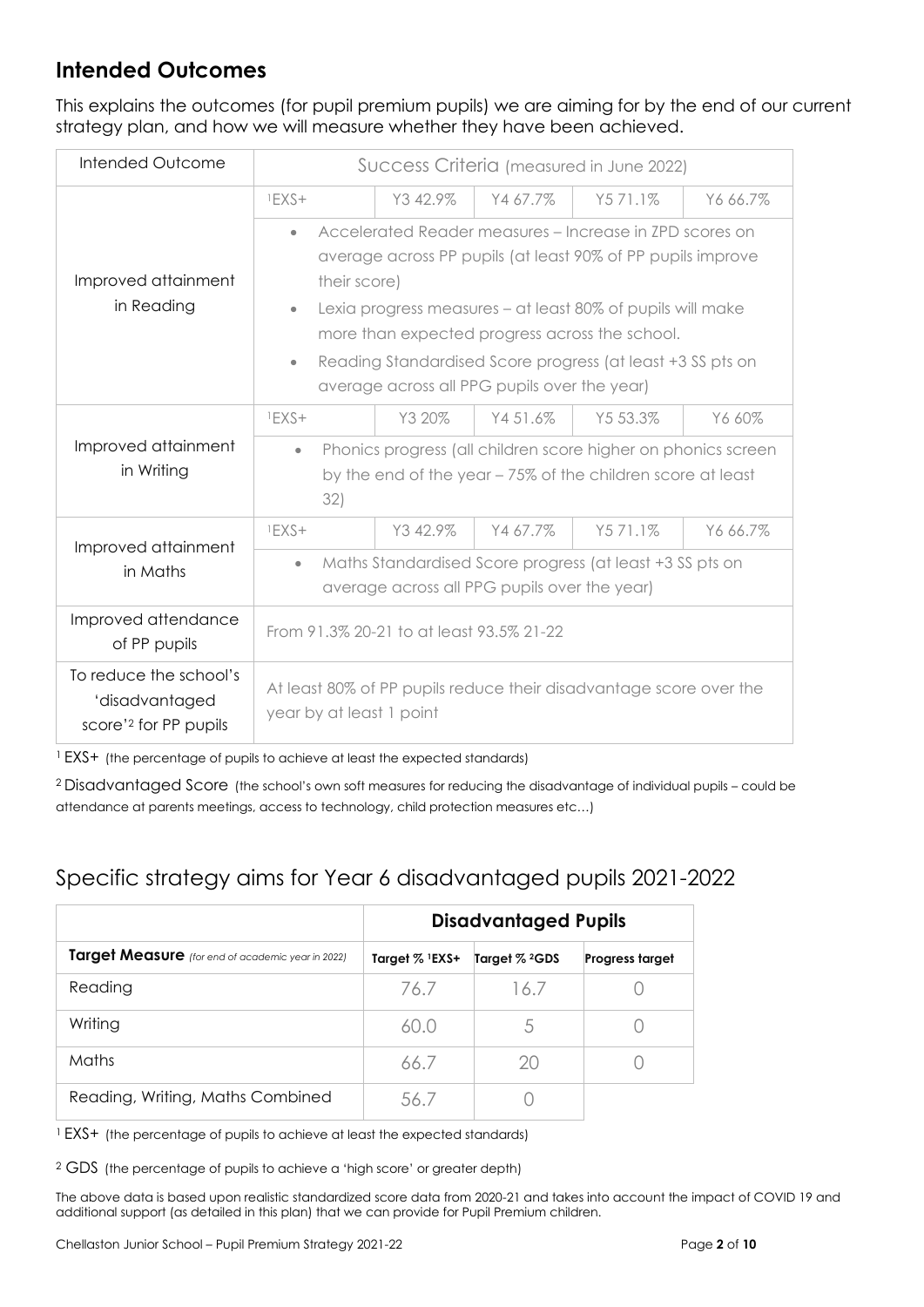## **Activity This Academic Year**

This details how we intend to spend our pupil premium (and recovery premium funding) this academic year to address the challenges listed above.

## *Teaching*

Budgeted cost: £10,000 + £2460 (from budget sections A, G) - **£12,460**

| Activity<br>Improving Reading teaching<br><b>Accelerated Reader</b><br>Doodle English<br>Improving the school stock of books<br>High interest, low level books<br>Volunteers in school to hear targeted readers<br>Understanding children's attainment in reading (Rising stars NTS                                                                                                                                       | Evidence that<br>supports this<br>approach<br>EEF Study (3<br>months<br>additional<br>progress)<br>https://educationendow<br>mentfoundation.org.uk/p<br>rojects-and-<br>evaluation/projects/acc<br>elerated-reader                             | Challenge<br>Nos.<br>addressed<br>5 |
|---------------------------------------------------------------------------------------------------------------------------------------------------------------------------------------------------------------------------------------------------------------------------------------------------------------------------------------------------------------------------------------------------------------------------|------------------------------------------------------------------------------------------------------------------------------------------------------------------------------------------------------------------------------------------------|-------------------------------------|
| tests); and, therefore, planning to close gaps<br>Improving Writing teaching                                                                                                                                                                                                                                                                                                                                              | Edtech impact-                                                                                                                                                                                                                                 |                                     |
| Doodle English<br>Spelling - teaching spelling strategies (differentiated)<br>Vocabulary (vocabulary Ninja, pre-teaching)<br>Writing for a purpose; linked closely to the wider curriculum; more<br>opportunities for short bursts of writing; encouraging<br>independence.<br>Grammar and punctuation taught explicitly for each genre<br>Using visualisers to model best practice and teaching the skills of<br>editing | 93% of reviews<br>state the Doodle<br>builds pupils'<br>knowledge<br>https://researchschool.or<br>g.uk/durrington/news/im<br>proving-writing-through-<br>improving-reading<br>https://www.edutopia.or<br>g/article/beyond-weekly-<br>word-list | 3                                   |
| Improving Maths teaching<br>Doodle Maths<br>Understanding children's attainment in Maths (Rising stars NTS<br>tests); and, therefore, planning to close gaps<br>Cyclic approach to teaching maths (children meet and revisit<br>objectives during the year; i.e. not White Rose approach)                                                                                                                                 | Edtech impact-<br>93% of reviews<br>state the Doodle<br>builds pupils'<br>knowledge                                                                                                                                                            | 4                                   |

1. Combining reading activities and writing instruction is likely to improve students' skills in both (reading and writing), compared to a less balanced approach.

2. Reading helps students gain knowledge which leads to better writing, whilst writing can deepen students' understanding of ideas.

3. Students should be taught to recognise features, aims and conventions of good writing within each subject.

4. Teaching spelling, grammar and punctuation explicitly can improve students' writing, particularly when focused on meaning.

*Durrington Research School*

Chellaston Junior School – Pupil Premium Strategy 2021-22 Page **3** of **10**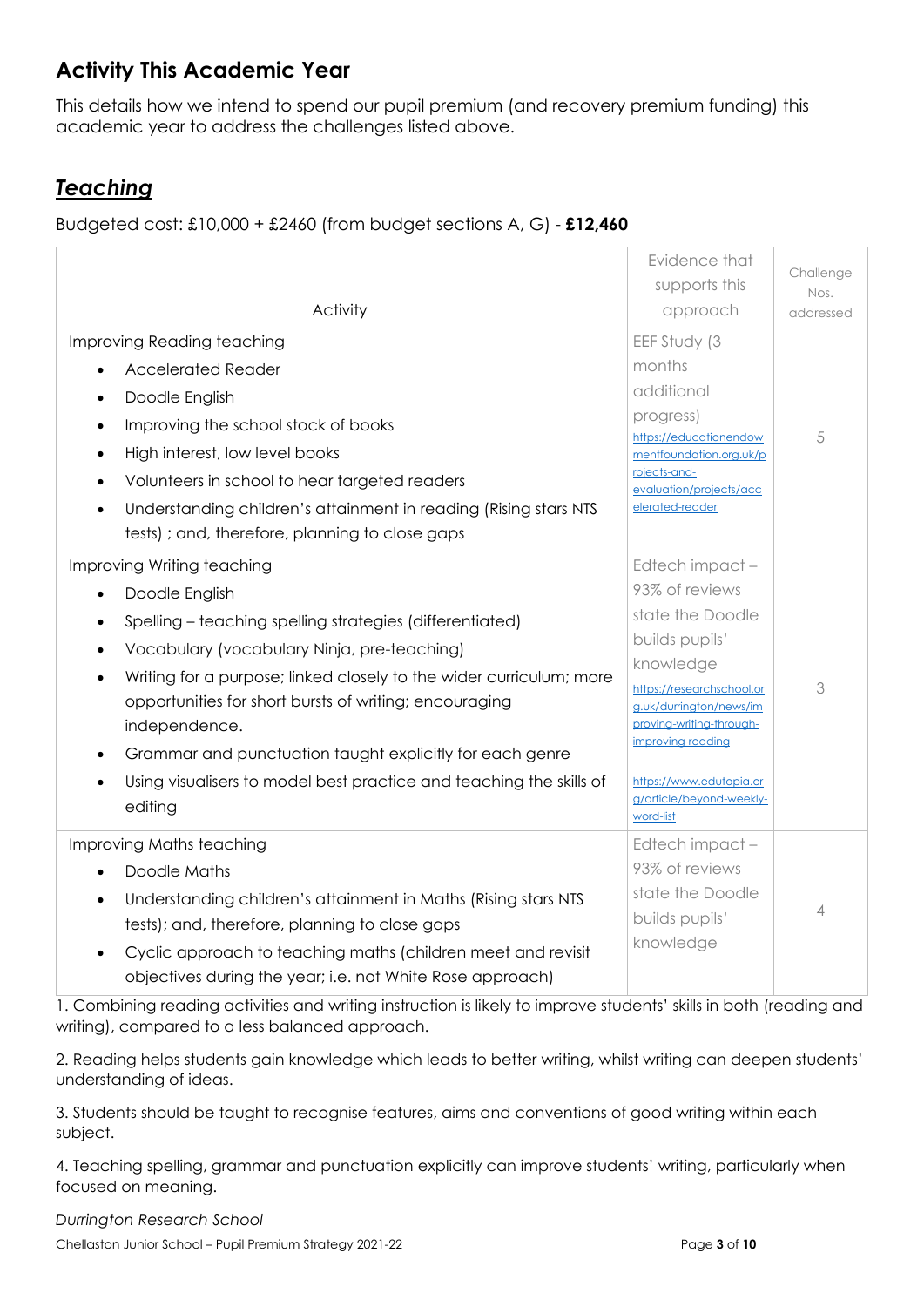## *Targeted academic support* (for example, tutoring, one-to-one support structured interventions)

Budgeted cost: £68,428 (Budget section C) + Recovery Premium (£17,690) = **£86118**

| <b>Activity</b>                          | Evidence that supports this approach                                                                                                                               | Challenge Nos.<br>addressed |
|------------------------------------------|--------------------------------------------------------------------------------------------------------------------------------------------------------------------|-----------------------------|
| Phonics Tuition (1:3)                    | Small group tuition - EEF research (+4 months)<br>https://educationendowmentfoundation.org.uk/education-<br>evidence/teaching-learning-toolkit/small-group-tuition | 385                         |
| Study Support - Homework<br>Club         | EEF research (+5 months)<br>https://educationendowmentfoundation.org.uk/education-<br>evidence/teaching-learning-toolkit/homework                                  | 3, 4 & 8 & 5                |
| Writing Tuition                          | Small group tuition – EEF research (+4 months)<br>https://educationendowmentfoundation.org.uk/education-<br>evidence/teaching-learning-toolkit/small-group-tuition | 3                           |
| 1:1 Teaching Assistant Support           | EEF research 1:1 tuition<br>https://educationendowmentfoundation.org.uk/education-<br>evidence/teaching-learning-toolkit/one-to-one-tuition                        | 3, 4 & 8 & 5                |
| Lexia                                    | EEF research into Lexia https://www.lexiauk.co.uk/proven-<br>results/research/                                                                                     | 3                           |
| Maths interventions (Shine<br>resources) | Small group tuition – EEF research (+4 months)<br>https://educationendowmentfoundation.org.uk/education-<br>evidence/teaching-learning-toolkit/small-group-tuition | 5                           |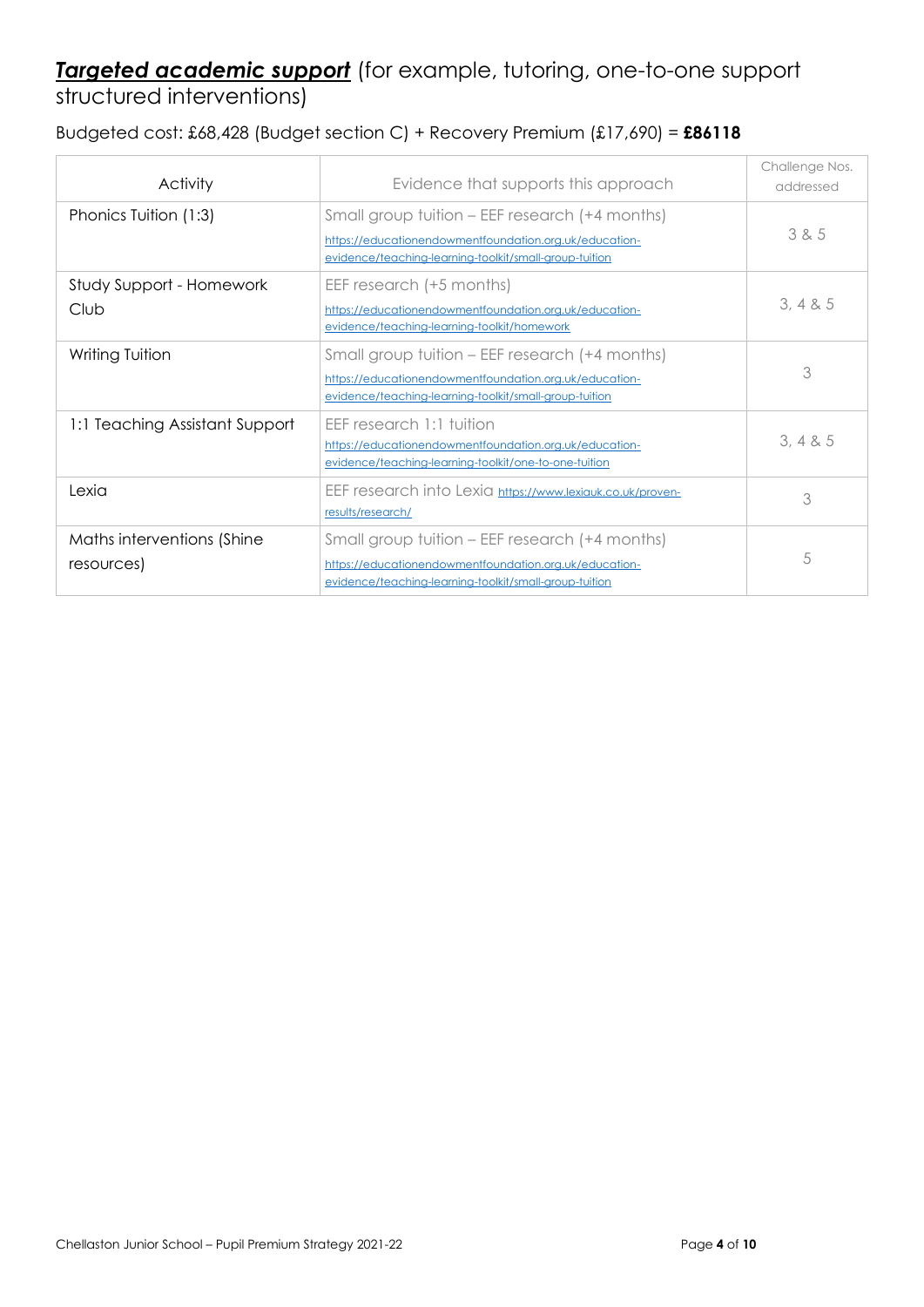*Wider strategies* (for example, related to attendance, behaviour, wellbeing)

Budgeted cost: £42354 + £6013 + £6150 + £12,300 + £2000 + £20,000 (Budget Sections B, D, E, F, H, I)

#### = **£88,817**

|                                                                                                                                                                                                                                                                                       |                                                                                                                                                                                                                                                                                                                                                                  | Challenge<br>Nos. |
|---------------------------------------------------------------------------------------------------------------------------------------------------------------------------------------------------------------------------------------------------------------------------------------|------------------------------------------------------------------------------------------------------------------------------------------------------------------------------------------------------------------------------------------------------------------------------------------------------------------------------------------------------------------|-------------------|
| Activity                                                                                                                                                                                                                                                                              | Evidence that supports this approach                                                                                                                                                                                                                                                                                                                             | addressed         |
| Improving attendance<br><b>Breakfast Club</b><br><b>EWO</b>                                                                                                                                                                                                                           | EEF 'Magic Breakfast'<br>https://educationendowmentfoundation.org.uk/projects-<br>and-evaluation/projects/magic-breakfast                                                                                                                                                                                                                                        | $\overline{2}$    |
| To engage parents<br><b>Book looks</b><br>Online parents' meetings<br>PP Snapshot to be carried out during<br>Spring term for teachers to identify<br>gaps and implement support.<br>Coffee morning<br>PP parent workshops                                                            | EEF Parental Engagement research<br>https://educationendowmentfoundation.org.uk/education-<br>evidence/teaching-learning-toolkit/parental-engagement<br>98.3% attendance at last year's CJS<br>parents meetings                                                                                                                                                  |                   |
| To improve behaviour<br>Implementing new behaviour policy (building<br>positive relationships)<br>See well-being below                                                                                                                                                                | Durrington research school -<br>https://researchschool.org.uk/durrington/news/improving-<br>behaviour-in-schools-a-look-at-the-evidence<br>EEF Improving behaviour<br>https://educationendowmentfoundation.org.uk/education-<br>evidence/guidance-reports/behaviour<br>Roffey, S. (ed) 2012 Positive Relationships: Evidence Based<br>Practice Across the World. | 2, 3, 4 & 5       |
| Well-being<br>Well-being workshops<br>Learning Mentor contact with parents<br>PP skills workshops<br>Signposting to support services for<br>mental wellbeing<br>ELSA (incl. training)<br>Wellbeing Wednesday Assemblies                                                               |                                                                                                                                                                                                                                                                                                                                                                  | 1, 2              |
| Removing financial barriers.<br>Building cultural capital through access to<br>activities (such as trips, visits, visitors into school<br>and equipment provided by school)<br>Access to clubs<br>Access to educational visits<br>School uniform<br>Access to technology (i.e. iPads) | Link to government research (2018) Research to understand<br>successful approaches to supporting the most<br>academically able disadvantaged pupils                                                                                                                                                                                                              | 6                 |
| Support staff training                                                                                                                                                                                                                                                                |                                                                                                                                                                                                                                                                                                                                                                  | C, D, E           |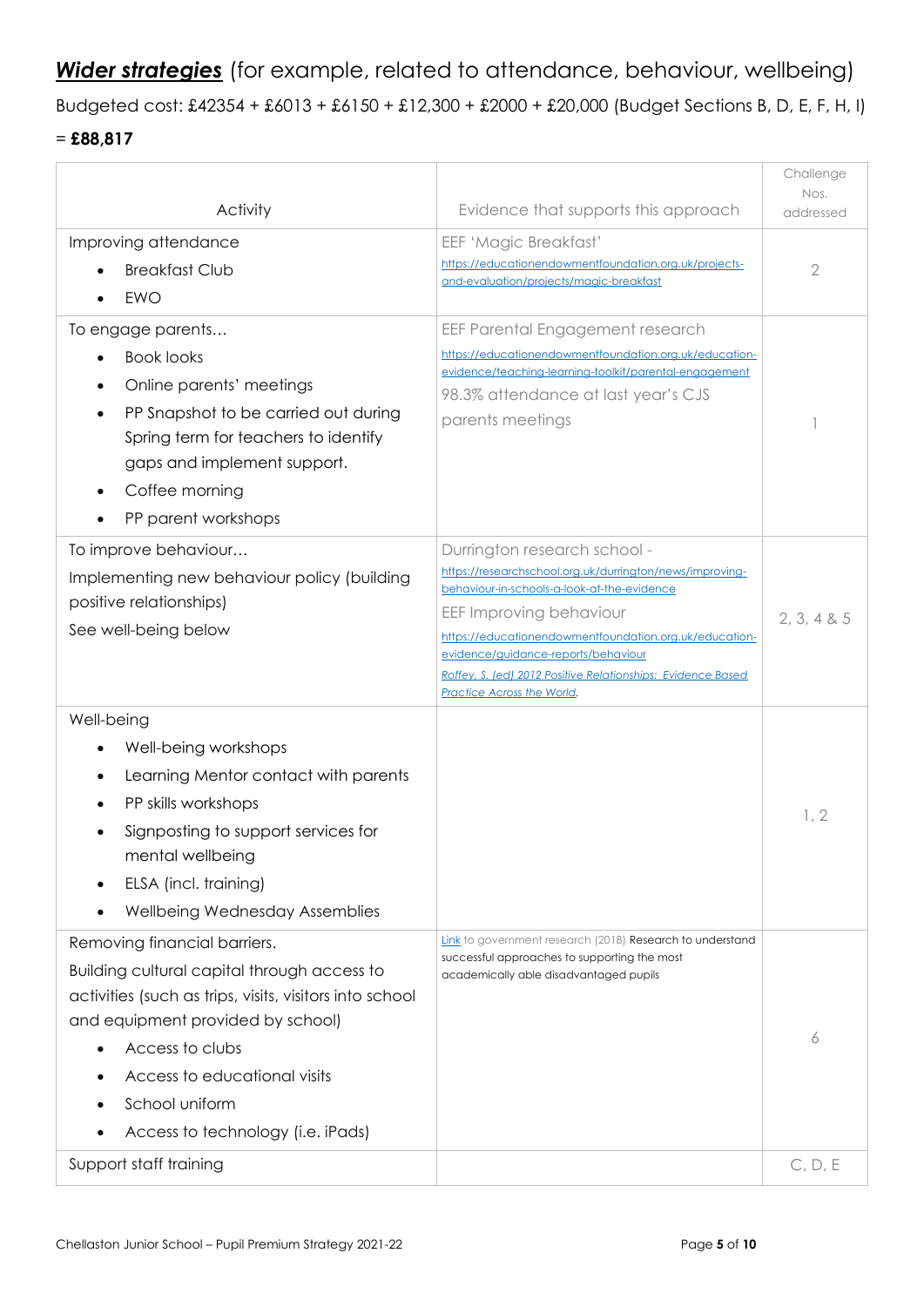## Total budgeted costs

#### **1. Original figures in the school budget for 2021-22**

|                |                                          | <b>Planned budget 2021-22</b> |            |                            |  |  |  |
|----------------|------------------------------------------|-------------------------------|------------|----------------------------|--|--|--|
|                |                                          | <b>Budget</b>                 | <b>PPG</b> | <b>Notes</b>               |  |  |  |
| $\overline{A}$ | 3001 - Teachers - Gross Pay              | £804,651                      | £10,000    |                            |  |  |  |
| B              | 3211 - Education Support - Gross         | £41,877                       | £42,354    | KD & JDR                   |  |  |  |
| C              | 3231 - Teaching Assts - Gross Pay        | £274,374                      | £68,428    |                            |  |  |  |
| D              | 4210 - Educational Equipment             | £30,000                       | £6,013     |                            |  |  |  |
| E              | 4270 - Pupil Support                     | £6,650                        | £6,150     |                            |  |  |  |
| F              | 4280 - Visit / Trip Expenditure          | £15,000                       | £12,300    | Contributions for trips    |  |  |  |
| G              | 4281 - Workshops-Educational             | £15,000                       | £2,460     | Workshops delivered onsite |  |  |  |
| H              | 4701 - Support Staff Training            | £3,000                        | £2,000     | <b>HLTA Training</b>       |  |  |  |
|                | 4999 - Capital ICT - Asset to Capitalise | £40,000                       | £20,000    | ipads                      |  |  |  |
|                | £169,705                                 |                               |            |                            |  |  |  |

#### **2. Recovery Premium Funding**

#### £17690

### **Total of all budgeted costs for 2021-22**

#### **Teaching**

Budgeted cost: £10,000 + £2460 (from budget sections A, G) - **£12,460**

#### **Wider Strategies**

Budgeted cost: £42354 + £6013 + £6150 + £12,300 + £2000 + £20,000 (Budget Sections B, D, E, F, H, I)

#### = **£88,817**

#### **Targeted Academic Support**

Budgeted cost: £68,428 (Budget sections C) + Recovery Premium (£17,690) = **£86118**

### Total budgeted cost: **£187,395**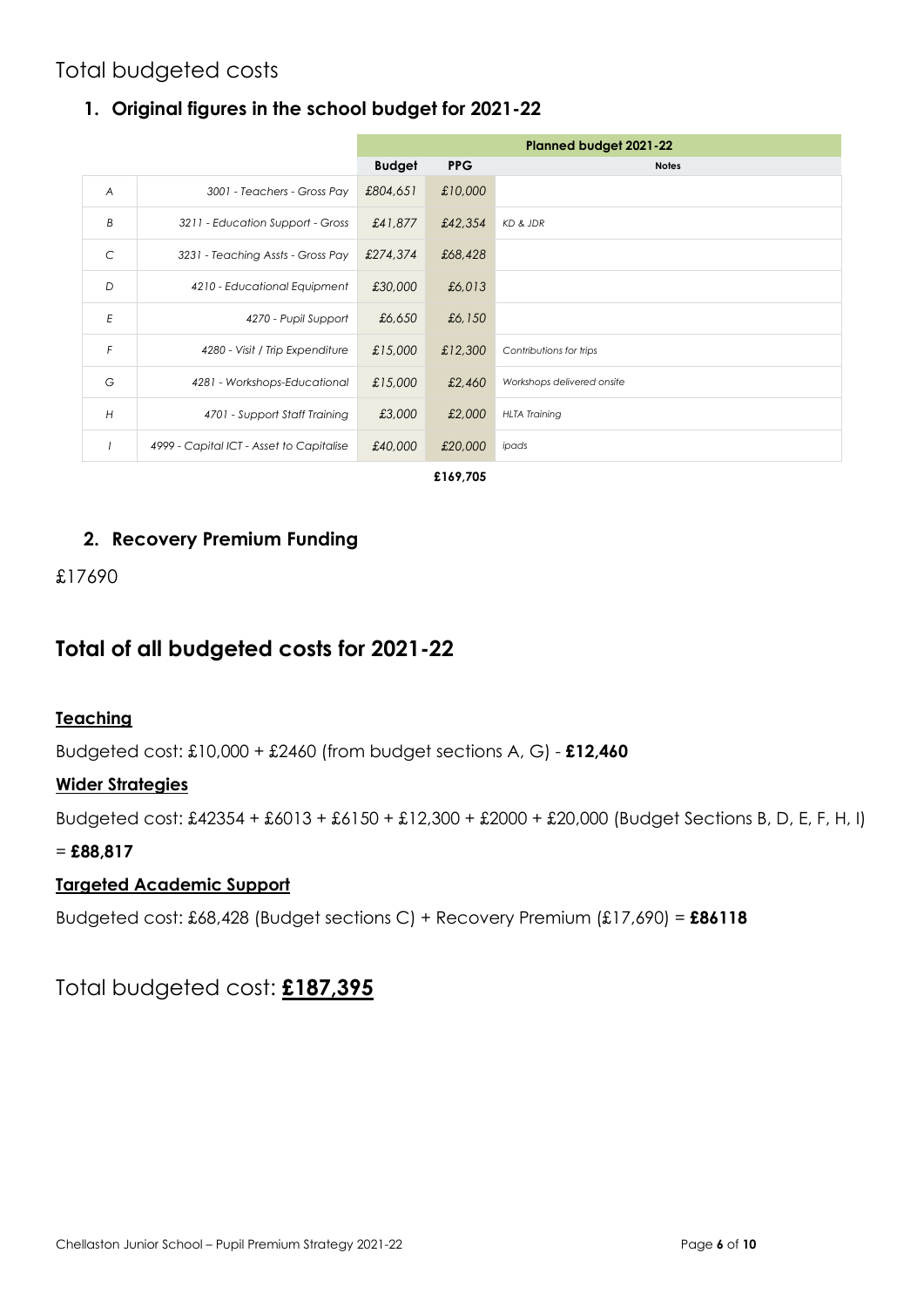# **Part B: Review of outcomes in the previous academic year**

## **Pupil premium strategy outcomes**

This details the impact that our pupil premium activity had on pupils in the 2020 to 2021 academic year.

| <b>Published</b><br>KS2 2019 | <b>CJS</b><br>Score | <b>National</b><br>Disady. | <b>National not</b><br>Disady. | Commentary                                                                                                               |
|------------------------------|---------------------|----------------------------|--------------------------------|--------------------------------------------------------------------------------------------------------------------------|
| Reading                      | 0.9                 | $-0.6$                     | 0.3                            | The CJS Reading score is well above the National<br>Disadvantaged & National not disadvantaged.                          |
| Writing                      | $-0.6$              | $-0.4$                     | 0.2                            | The CJS Writing score is below the National Disadvantaged<br>and considerably lower than the National not disadvantaged. |
| Maths                        | $-1.0$              | $-0.6$                     | 0.3                            | The CJS Maths score is below the National Disadvantaged and<br>well below National not disadvantaged.                    |

#### Disadvantaged pupils' Progress for the most recently published academic year

#### Disadvantaged pupils' Standards Percentage of pupils reaching the expected standard

| <b>Published KS2</b><br><u>2019</u>           | $CJS$ % | <b>National</b><br>Disady. | <b>National</b><br>not Disady. | Commentary                                                                                                                                   |
|-----------------------------------------------|---------|----------------------------|--------------------------------|----------------------------------------------------------------------------------------------------------------------------------------------|
| Reading                                       | 81%     | 64%                        | 80%                            | Our Reading data for Disadvantaged Pupils is well above<br>the National percentage and is in line with National not<br>Disadvantaged Pupils. |
| Writing                                       | 85%     | 67%                        | 83%                            | Our Writing data for Disadvantaged Pupils is well above<br>the National percentage and is in line with National not<br>Disadvantaged Pupils. |
| Maths                                         | 81%     | 64%                        | 81%                            | Our Maths data for Disadvantaged Pupils is well above<br>the National percentage and is in line with National not<br>Disadvantaged Pupils.   |
| Reading, Writing and<br><b>Maths Combined</b> | 67%     | 51%                        | 70%                            | Our combined data exceeds the National Percentage<br>and is just below the National not Disadvantaged.                                       |

#### There were no published results in 2020 (so there are no progress figures for 2020)

| Year 6 2020<br><b>Standards</b> | <b>Reaching the</b><br><b>Expected Standard</b> | <b>Greater Depth</b> | Commentary                                                           |
|---------------------------------|-------------------------------------------------|----------------------|----------------------------------------------------------------------|
| Reading                         | 81.4% EXS+                                      | 32.7% GDS            | CJS progress from 2019 has been<br>maintained with Expected progress |
| Writing                         | 73.5% EXS+                                      | 18.6% GDS            | CJS progress from 2019 has dipped<br>by 11.5%                        |
| Maths                           | 72.6% EXS+                                      | 19.5% GDS            | CJS progress from 2019 has dipped<br>by 8.4%                         |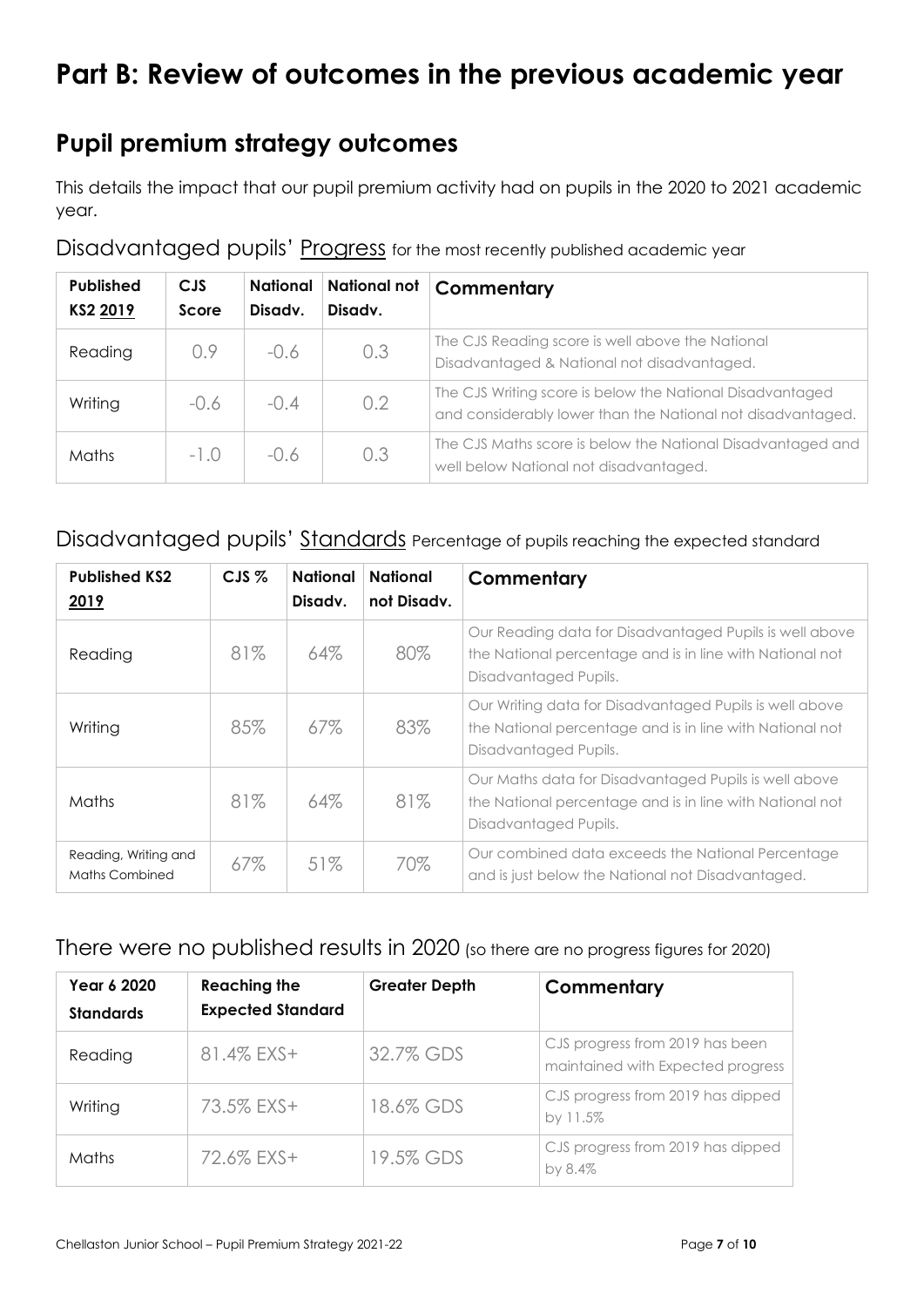# There were no published results in 2021 (so there are no progress figures for 2021)

| Year 6<br>2021<br><b>Standards</b> | Standardised<br>Scores (Aut 2020) | Standardised<br>Scores (Sum<br>2021) | Progress in<br><b>Standardised</b><br>scores | % Reaching<br>the Expected<br><b>Standard</b> | % at Greater<br>Depth | Commentary                                                                                                                                                                                                                                                                                                                        |
|------------------------------------|-----------------------------------|--------------------------------------|----------------------------------------------|-----------------------------------------------|-----------------------|-----------------------------------------------------------------------------------------------------------------------------------------------------------------------------------------------------------------------------------------------------------------------------------------------------------------------------------|
| Reading                            | 97.7                              | 97.8                                 | $+0.1$                                       | 48.1                                          | 11.1                  | Progress from Autumn to<br>Summer was maintained<br>We are unable to<br>compare this year's<br>summer PP data to last<br>year as we only have<br><b>Teacher Assessments for</b><br>the whole YG due to<br>Lockdown.<br>The % of PP children<br>achieving GD in Reading<br>is considerably higher<br>than in Maths and<br>Writing. |
| Writing                            | N/A                               | N/A                                  | N/A                                          | 41.9                                          | 3.2                   | The % of children<br>reaching EXS in writing is<br>comparable with<br>Reading for PP children<br>but the % of PP children<br>achieving GD in writing is<br>much lower than<br>Reading.                                                                                                                                            |
| Maths                              | 87.7                              | 90.9                                 | $+3.2$                                       | 42.3                                          | 3.8                   | Progress from Autumn to<br>Summer increased by 3,2<br>points.<br>We are unable to<br>compare this year's<br>summer PP data to last<br>year as we only have<br><b>Teacher Assessments for</b><br>the whole YG due to<br>Lockdown.                                                                                                  |

The following are from teacher assessment and nationally standardised test scores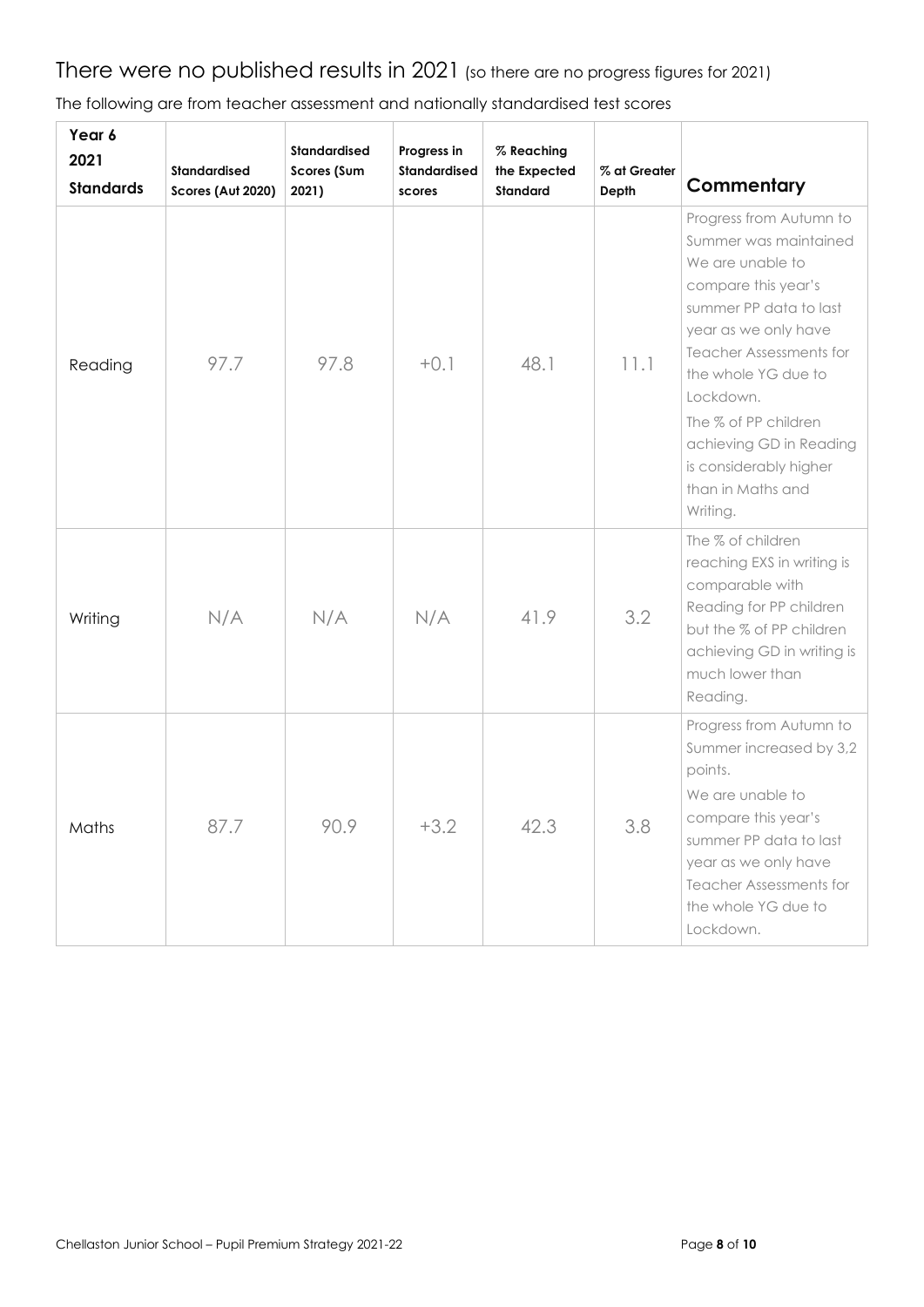| Aim                                                                                                                                                                   | Outcome                                                                                                                                                                                                                                                                                                                                               |  |  |
|-----------------------------------------------------------------------------------------------------------------------------------------------------------------------|-------------------------------------------------------------------------------------------------------------------------------------------------------------------------------------------------------------------------------------------------------------------------------------------------------------------------------------------------------|--|--|
|                                                                                                                                                                       | <b>Intended Outcome:</b>                                                                                                                                                                                                                                                                                                                              |  |  |
|                                                                                                                                                                       | 100% of PP children will read regularly to an adult if support is not given at<br>home. 100% of PP children will have access to ICT based learning if this isn't<br>achieved at home.                                                                                                                                                                 |  |  |
|                                                                                                                                                                       | <b>Actual Outcome:</b>                                                                                                                                                                                                                                                                                                                                |  |  |
|                                                                                                                                                                       | 100% of PP children have read regularly to an adult where support is not<br>provided at home.                                                                                                                                                                                                                                                         |  |  |
| Teacher/TA to support reading;<br>provide opportunities for ICT<br>based homework to be<br>completed in school                                                        | !00% of PP children had access to ICT based learning as this was our method<br>of teaching during lockdown however, 31% of PP children did not have IT<br>equipment to use. We were able to provide 60% of these PP children with IT<br>equipment to access home learning. (Of the 60% only 6% didn't have IT<br>equipment across Y4-6)               |  |  |
|                                                                                                                                                                       | 63% of PP children achieved EXS or GDS for Reading in Summer 2021                                                                                                                                                                                                                                                                                     |  |  |
|                                                                                                                                                                       | $Y3 - 62.5%$                                                                                                                                                                                                                                                                                                                                          |  |  |
|                                                                                                                                                                       | $Y4 - 62.5%$                                                                                                                                                                                                                                                                                                                                          |  |  |
|                                                                                                                                                                       | $Y5 - 69.2%$                                                                                                                                                                                                                                                                                                                                          |  |  |
|                                                                                                                                                                       | $Y6 - 58.6%$                                                                                                                                                                                                                                                                                                                                          |  |  |
| Access to a wide range of                                                                                                                                             | <b>Intended Outcome</b><br>• Swimming and Music lessons provided for all children, including PP (at least<br>75% of PP children will be able to swim 25m with a recognised stroke)<br>A range of extra-curricular activities offered and funded for PP children (at<br>least 80% of PP pupils access an extra-curricular opportunity during the year) |  |  |
| activities                                                                                                                                                            | <b>Actual Outcome:</b>                                                                                                                                                                                                                                                                                                                                |  |  |
|                                                                                                                                                                       | There has been no swimming due to Covid.                                                                                                                                                                                                                                                                                                              |  |  |
|                                                                                                                                                                       | All Y4 pupils (inc PP) have had a 40min music lesson for 1.5 terms. Tuition<br>continued during lockdown for those children in school.                                                                                                                                                                                                                |  |  |
| Monitor pupil behaviour<br>through Integris (the school's<br>database) and offer support to<br>those PP children who are<br>regularly attend Indoor<br>room/detention | <b>Intended Outcome</b><br>% of PP children in the Indoor Room/Detention to fall to 18%<br><b>Actual Outcome:</b><br>52.8% of PP children have been in the indoor room/refection (this figure does<br>not inc Y3 due to CPOMS only gathering data once the funding is available)                                                                      |  |  |
| Track attendance of PP                                                                                                                                                | <b>Intended Outcome</b>                                                                                                                                                                                                                                                                                                                               |  |  |
| children with EWO and work                                                                                                                                            | Attendance % to increase to 95 %                                                                                                                                                                                                                                                                                                                      |  |  |
| with parents to increase                                                                                                                                              | <b>Actual Outcome:</b>                                                                                                                                                                                                                                                                                                                                |  |  |
| attendance of PP children                                                                                                                                             | Attendance for PP pupils (as at 27.6.21) is 93.5%                                                                                                                                                                                                                                                                                                     |  |  |

Our full Pupil Premium Strategy Statement can be found online at: https://www.cjs.derby.sch.uk/keyinformation/pupil-premium/

Any queries, questions or requests for additional support please contact: Kate Ballington (Assistant Head teacher, Pupil Premium and Inclusion Leader) by email k.ballington@cjs.derby.sch.uk or phone 01332 701460